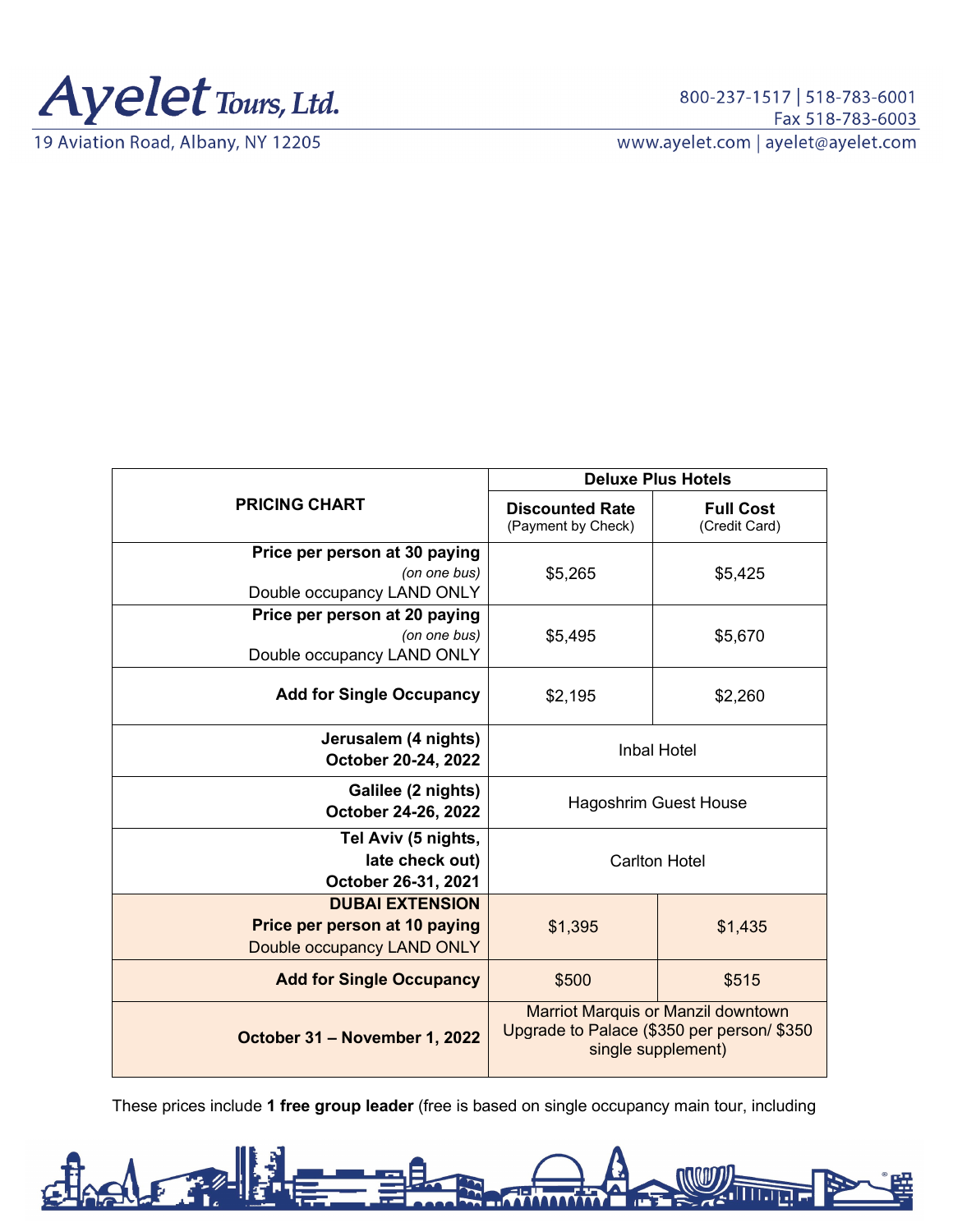land cost, airfare on up to \$1,600, taxes, tips, and group travel insurance\*).

**PR/MARKETING:** To assist in your recruitment efforts, Ayelet Tours offers the following:

- \* Ayelet Tours will create a **dedicated website** for the tour, listing program highlights, the full touring itinerary, hotel, and other travel information, and offering online registration. Note the website will also include a printable registration form.
- Ayelet Tours will email you with a **professionally designed PDF flyer** to market the tour.
- \* Ayelet Tours will design and ship to you a **6+ foot tall standing retractable banner** promoting the tour. Additional banners (if needed) can be produced at a reduced cost for you.
- An Ayelet Tours representative will be available for a Zoom information session with potential participants.
- \* If you record a **video invite**, we will edit, add music and add to tour promotional website.

# **INCLUDED IN MAIN TOUR:**

- Hotel stays per the grid above
- All touring and sightseeing per an agreed upon itinerary in a deluxe air-conditioned vehicle with an expert English-speaking guide

# *MEALS:*

- **Breakfast daily**
- 5 Lunches:
	- o Lunch at HUC
	- o Lunch in Psagot
	- o Druze Hospitality
	- o Lunch in Netanya
	- o Lunch at the Salad Trail
- 7 Dinners:
	- o Welcome dinner
	- o Shabbat dinner home hospitality
	- o 2 Kibbutz dinners
	- o Dinner in Tel Mond
	- o Shabbat dinner Beit Daniel
	- o Farewell dinner with Women Who Cook

# *FEATURED EXPERIENCES:*

- Lecture with IRAC
- Lecture with Rachel Korazim
- Meeting of Shorashim/Roots
- Beit Hagefen
- Jeep tour through the Golan
- Malkia Overlook
- Peres Peace and Innovation Center
- Airport Transfers included if arriving/departing with the main group
- Entrance fees as per itinerary
- \* Gratuities
- Porterage
- **Bottled water**

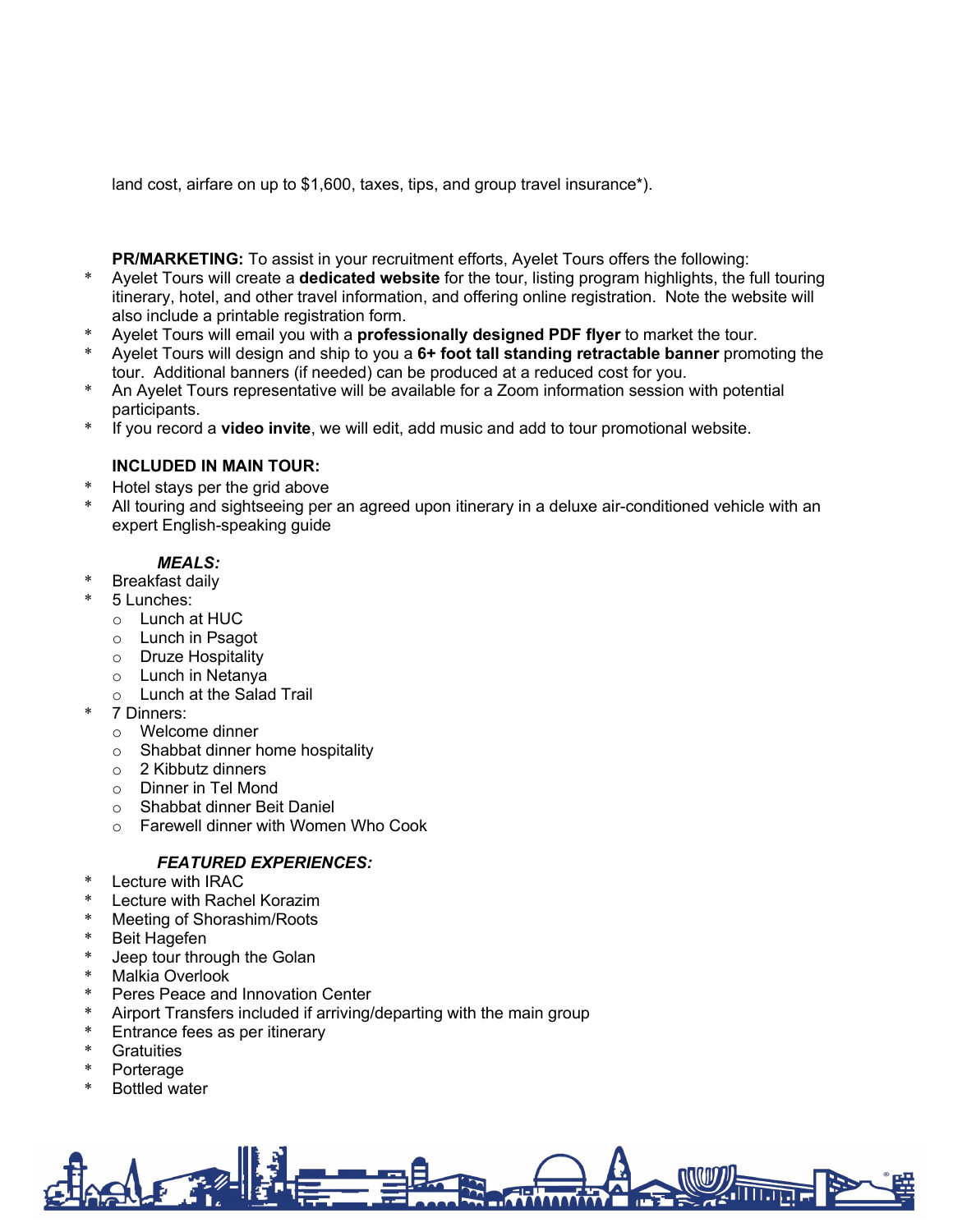#### **INCLUDED IN DUBAI EXTENSION:**

- \* Hotel stays per the grid above
- **Breakfast daily**
- Flight between Tel Aviv and Dubai
- The Frame viewing point
- Sager tour

### **NOT INCLUDED:**

- \* Optional events
- \* Roundtrip airfare, departure taxes and fuel surcharges (contact Ayelet Tours for flights)
- Border taxes or visa fees
- Any meals not listed above
- Any items of a personal nature
- Any costs associated with testing or related to proof of Covid/vaccine status. Currently proof of traveler health insurance and vaccination are required to enter Israel.
- \* Travel insurance (recommended [group policy](https://secure.ayelet.com/assets/documents/Travelex_360_Group_Choice_Flyer.pdf) available)

This price is based on a guaranteed land price. Airfare cannot be guaranteed until the tickets are written and may vary.

### **DEPOSIT AND GROUP CANCELATION INFORMATION**

These prices are valid for three (3) weeks from the date of receipt and are subject to space availability and confirmation. **To confirm these arrangements, please forward a \$1,000 group deposit, which is fully refundable less \$500 handling fee up to 61 days prior to departure.**

Please note an additional deposit may be required once airline space is confirmed. Airline deposit is fully refundable until 120 days before departure. Refund of airline deposit after that date is based on final seat usage and airline policy.

### **INDIVIDUAL DEPOSIT AND CANCELLATION POLICY:**

There is a \$500 per person deposit due upon registration. Full payment is due 90 days prior to departure. CANCELLATION POLICY (for groups traveling in 2022): No land penalty if canceled 91 or more days before departure for payments by check (for credit card payment, minus \$25 per person non-recoverable cost), plus any applicable airline penalties. \$500 per person charged if canceled 90 to 31 days prior to departure, plus any applicable airline penalties. 100% per person charged if canceled 30 days or less before departure. Applicable airline penalties may still apply. If purchased, group travel insurance policy becomes non-refundable 90 days before departure. Please note: See our website for latest Covid policies. Full terms and conditions here: <https://ayelet.com/terms-and-conditions/>